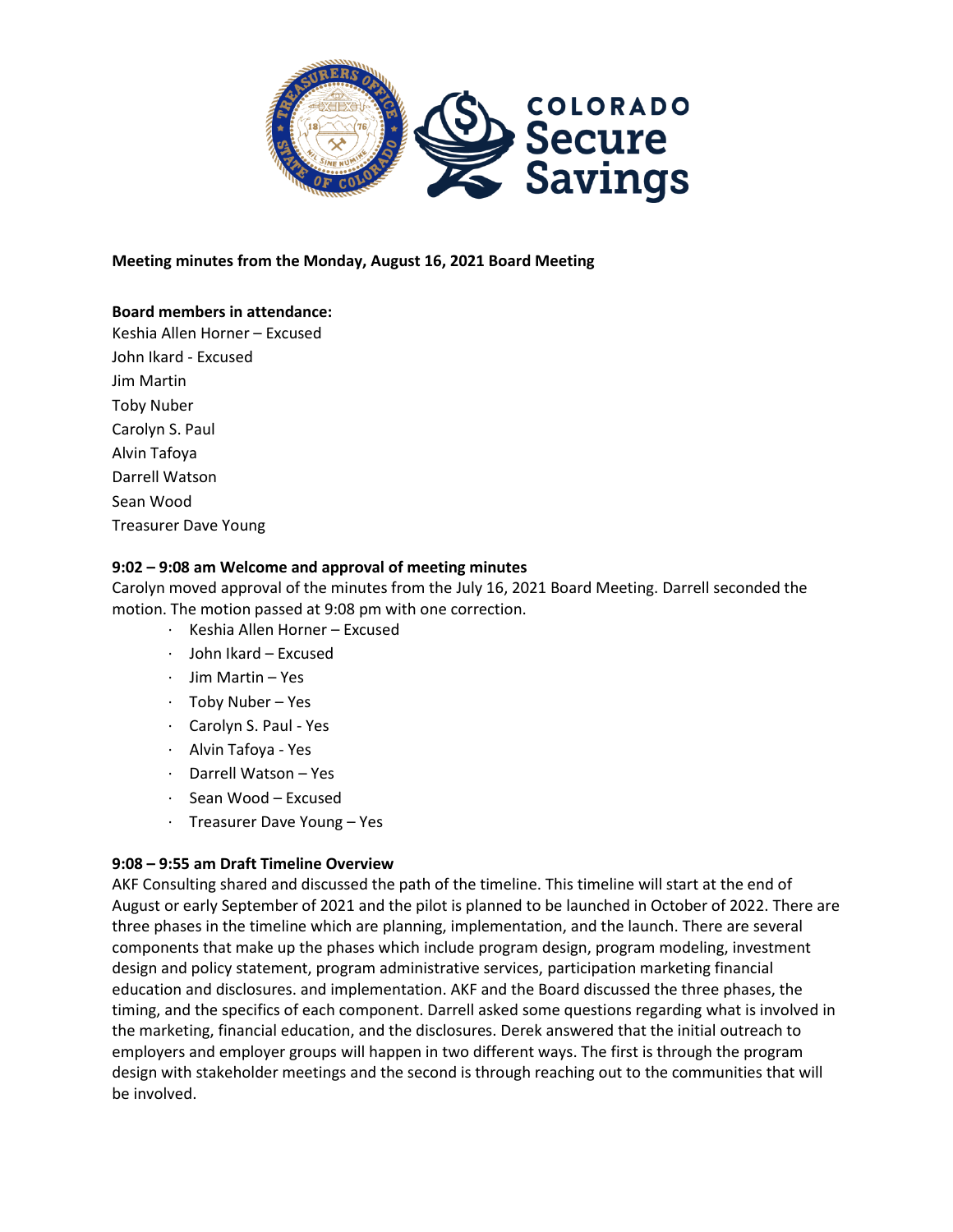

There was a question asking if procurement had an issue if the RFP's run together. Hunter is going to check in with Nikki to make sure there are no issues. He does believe that the RFP's will be issued by the end of November.

Dave asked what the program disclosure are? The disclosure is to ensure legal detail for what investors are participating in. The Board has liability for this document. The other disclosures are IRA documents. Hunter and the AG's office have discussed the process and are prepared for when it happens.

## **9:55- 10:42 am State Run Retirement Program Investment Overview**

Sean joined the meeting.

Segal shared the overviews of the active programs and where they are. Oregon started simple because they feared that there would be glitches. Glitches did happen. There will be a lot of communication between Segal and AKF to make sure that these glitches do not happen in Colorado. The structure proposed looks a lot like California's CalSaver but the options will be the Boards preference. The Board has potential considerations of not just using money markets but short duration funds. There was a discussion regarding money loss and small accounts. It was pointed out that the programs in California, Illinois and Oregon have shown that many participants have used the default choices and the funds are passively managed. It may be better to keep it simple and not have too many options where it is hard to choose. Hunter explained that annuities came up during the legislation talks by one of the financial advisors.

The Investment policy statement draft is due to the Board on September 4<sup>th</sup>. The draft will look like this presentation with some changes.

# **10:42– 10:44 am Update on Program Staffing**

The application process for both positions has closed. The first round of interviews should be in the next week.

### **10:44 – 10:57 am Public Comment**

- · Written Comments
	- There were no written comments.
- · Verbal Comments
	- Demetrius Johnson asked:
		- $\circ$  Will someone be keeping an eye on the fees, so the investments stay below the fee tolerance?
			- This will be built into the evaluation metrics. The RFP was clear that there is a fee analysis done and presented to the board. So, the investment consultant, the Board and staff will be reviewing them. Ultimately Segal and AKF will bring the information to the Board to approve.
		- Will the investment consultants be picking the investment funds?
			- Yes, they will be picked from responses to the RFP's.